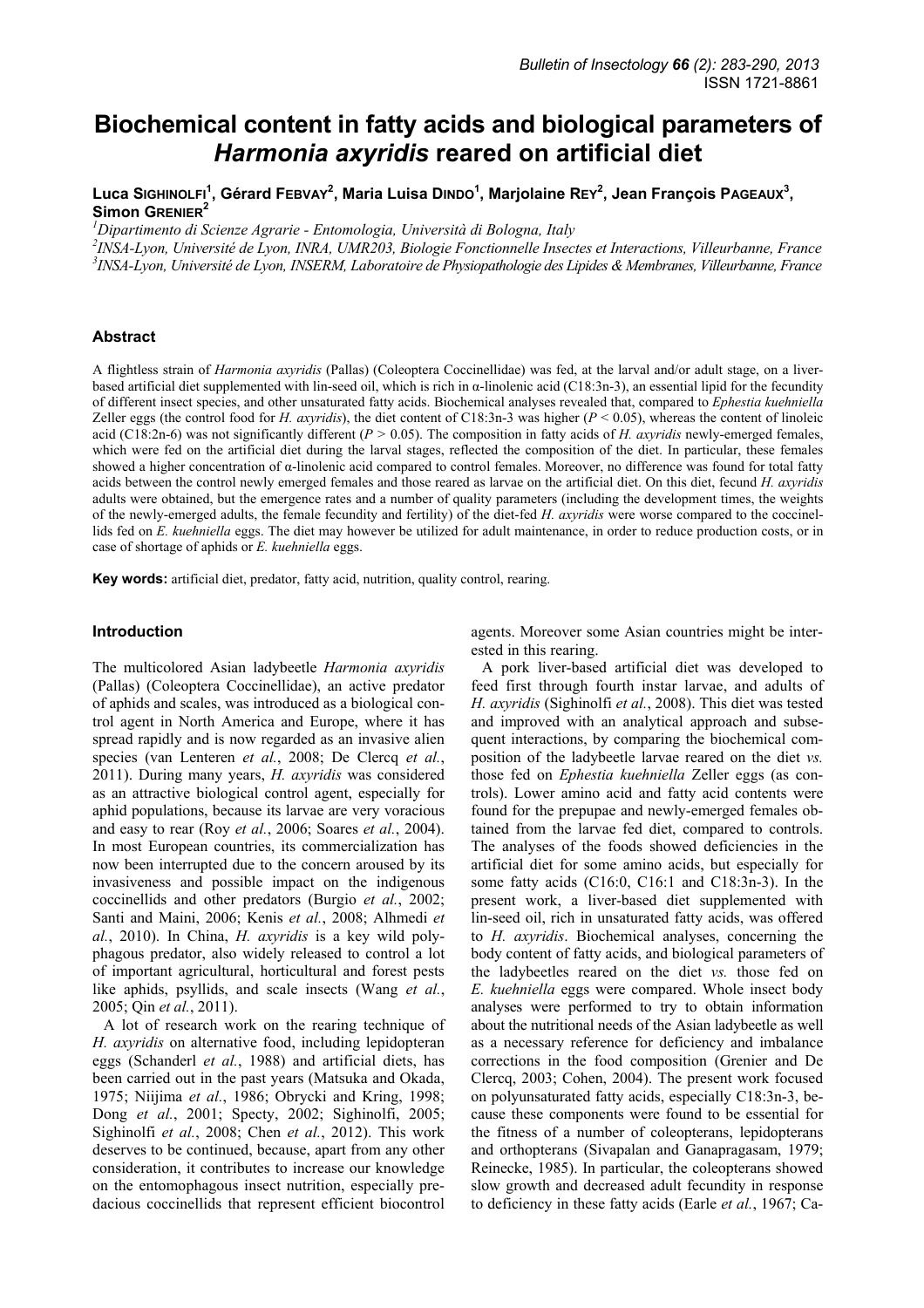navoso *et al.*, 2001). In lepidopterans, abnormal pupae and adults were obtained due to deficiency of fatty acids in the food of the larvae, but these anomalies decreased when the larval food was supplemented with C18:3n-3 (Dadd, 1985). Based on these results, the purpose of the work was to check whether an improvement occurred in any biological parameter (including fecundity) of *H. axyridis* reared on a diet supplemented with a source of unsaturated fatty acids. *Ephestia* eggs were selected as a control food, because they have been commonly used in lieu of natural prey for the rearing of *H. axyridis*  and other coccinellids (Specty *et al.*, 2003; Berkvens *et al.*, 2008; Michaud and Jyoti, 2008).

# **Materials and methods**

#### Stock culture

This work was performed using the flightless strain of *H. axyridis* selected to improve its efficacy in biological control and to restrict its capacity to find suitable places to overwinter (Ferran *et al.*, 1998; Tourniaire *et al.*, 2000). A laboratory colony of this strain, originating from INRA Antibes (France), was maintained on UV irradiated *E. kuehniella* eggs, purchased from Biotop (Valbonne, France) and stored at −20 °C until use. The stock culture and subsequent experiments were achieved in a growth chamber at  $26 \pm 1$  °C, 60-70% RH and a 16L:8D photoperiod as described by Sighinolfi *et al.* (2008).

# Artificial diet

The pork liver-based artificial diet used in the current study was composed according to the formulation described by Sighinolfi *et al.* (2008), but the Isio 4 oil (Lesieur) utilized in the previous work was replaced with a same quantity of lin-seed oil (Crudigno) which is rich in unsaturated fatty acids, in particular the C18:3n-3 (α-linolenic acid) (Choo *et al.*, 2007; Kochhar, 2011). Thus, the diet contained fresh pork liver sold as food for humans (35.8 g), lin-seed oil (2.4 g), olive oil (3.0 g), sucrose (12.0 g), glycerin (3.0 g), aqueous amino acid solution (40.0 g), yeast extract (3.5 g) and Vanderzant's vitamin mixture (Sigma<sup>®</sup>) (0.3 g). The water amino acid solution contained Tyr (0.25 mg/g), His (0.62 mg/g), Arg  $(0.94 \text{ mg/g})$  and ethanolamine  $(0.19 \text{ mg/g})$ . The diet was supplied to the larvae or adults as 0.3 - 0.5 cmdiameter drops, which were dried at room temperature and stored at 4 °C until used. The ladybeetles were also provided with Eppendorf tubes (1.5 ml) filled with distilled water and plugged with cotton.

# Biological parameters

Newly-hatched *H. axyridis* larvae were obtained from eggs taken from the stock colony. All eggs' parents had therefore been fed on the standard food, e.g. *E. kuehniella*  eggs. The larvae were placed individually in Plexiglas cylindrical chambers (diameter 4.5 cm, height 2.5 cm) and supplied every other day with artificial diet *ad libitum* (number of larvae = 385) or *E. kuehniella* eggs as a control (number of larvae  $= 50$ ). The largest number of diet-fed larvae was justified by the need to obtain enough adults for the prosecution of the experiments, considering the lower yields that are usually achieved when the larvae are fed on artificial food. Dead individuals were counted and removed daily throughout the pre-imaginal development up to adult emergence. Newly-emerged adults were counted and weighed using a Mettler microbalance (0.1 mg sensitivity). One male and one female were then paired and transferred together to Plexiglas cylindrical containers (diameter 8.0 cm, height 8.0 cm).

Paired adults obtained from artificial diet were fed *ad libitum* with *E. kuehniella* eggs (= "diet/*Ephestia"*) (= 5 couples), or artificial diet (= "diet/diet") (= 15 couples). The largest number of the "diet/diet" couples was justified by the highest mortality which was expected in this treatment. Control couples  $(= 15)$  were all reared on *E. kuehniella* eggs (= "*Ephestia*/*Ephestia*").

Results were evaluated in terms of the following parameters: 1) developmental time from first instar to adult (in days); 2) number of emerged adults and % emergence (based on the original number of first instar larvae); 3) weight of the newly-emerged males and females (in mg); 4) pre-oviposition duration (in days); 5) weight daily gained by females from emergence to first oviposition (in mg/day) *i.e.* (weight at first oviposition − weight at emergence) / pre-oviposition duration; 6) number of eggs/female laid during the 10 days following the first oviposition (=  $E_{10}$ ), to represent fecundity (Ferran *et al.*, 1998; Evans *et al.*, 1999); 7) number of eggs laid per mg of female weight (=  $E_{10}$  / female weight at the first oviposition); 8) % first instar larvae hatched from eggs to represent fertility; 9) adult male and female longevity from emergence (in days). For each treatment, every larva (parameters 1-3) or couple (parameters 4-9) was considered as a replicate. For parameters 4-8, the final results were evaluated taking into account the couples including females which laid at least one fertile egg.

## Biochemical parameters

The fatty acid analyses were carried out on foods (*E. kuehniella* eggs and artificial diet), and on whole insect body (newly-emerged females and, for the diet/diet and the *Ephestia/Ephestia* ladybugs, also females at the first oviposition). Total lipids were extracted according to the method of Folch *et al.* (1957), and analyzed as stated by Specty *et al.* (2003). Briefly, after extraction with triheptadecanoin (Sigma) as internal standard, the lipids were transmethylated with 1 ml of 2% sulphuric acid in methanol for 90 minutes at 90- 95 °C. Methyl esters, extracted with hexane, were analyzed using gas chromatography (Hewlett Packard 5890 Series II, Wilmington, DE) equipped with a SP2380 column (30 m, 0.32 mm, Supelco, Bellefonte, PA), a flame ionization detector and a split/splitless injector. The oven temperature was programmed from 125 to 210 °C at 1.5 °C/min. Quantification was obtained from electronic integration of the peak areas normalized to that of an external standard (methyl pentadecanoate, Sigma) added at a known amount to each assay, and finally corrected for recovery deduced from the C17:0 internal standard.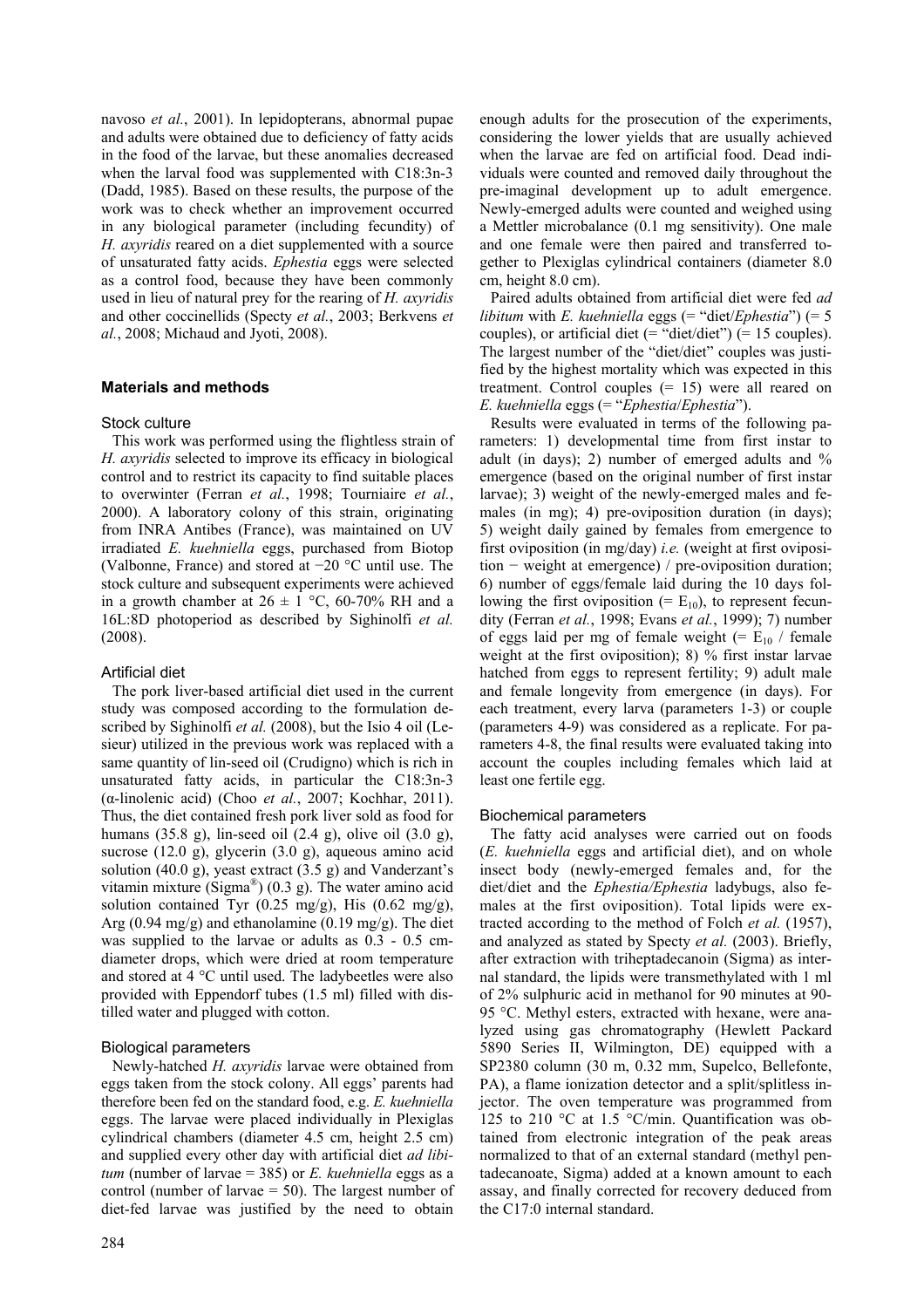#### Statistical analyses

Adult emergence was analyzed by a  $2 \times 2$  contingency table. All the other biological parameters were analyzed by one-way analysis of variance or Kruskal-Wallis nonparametric procedure when heteroscedasticity occurred. For the biochemical analyses, the data were expressed as µg per mg of fresh weight or as percentages, and were analyzed by one way analysis of variance or Kruskal-Wallis test. All percentage values were transformed for the analyses using an arcsine transformation. Statistical tests were done with STATISTICA 6.0 (StatSoft, 2001).

#### **Results**

#### Biological parameters

Compared to those grown on *E. kuehniella* eggs, the coccinellids grown on artificial diet showed significantly longer developmental times ( $H = 90.7$ ;  $N = 157$ ;  $P < 0.001$ ), lower adult emergence rates ( $\chi^2 = 55.4$ ; *P* < 0.001) and lower weights of the newly-emerged adults (for females  $F_{1,67} = 184.8$ ;  $P < 0.001$  and for males  $F_{1,79} = 218.2$ ;  $P < 0.001$ ) (table 1).

Table 2 gives the results concerning the adults. The weight daily gained by females from emergence to first oviposition was significantly higher for the controls ("*Ephestia*/*Ephestia*") (H = 17.6; N = 24; *P* < 0.01) compared to the other treatments ("diet/*Ephestia*" and "diet/diet"), which did not differ significantly with each other. Conversely, the pre-oviposition duration was significantly affected by the adult food (F  $_{2,21}$  = 23.7; *P* < 0.001) and was significantly longer for the coccinellids fed the artificial diet rather than *E. kuehniella* eggs, regardless of the food utilized for their larval development. For the "diet/diet" females, the total number of eggs laid in 10 days (=  $E_{10}$ ), the fertility and the number of eggs laid per mg of female weight were dramatically lower compared with those observed for the "diet/*Ephestia*" and "*Ephestia*/*Ephestia*" females  $(H = 14.9; N = 24; P < 0.001; H = 13.2; N = 24; P <$ 0.01 and H = 15.6;  $N = 24$ ;  $P < 0.001$ , respectively). The number of eggs laid and the fertility of the "diet/*Ephestia*" females were higher than for the "diet/diet" females, even leading to a higher number of eggs laid per mg of female weight compared with controls, showing a good recovery for this experimental condition. Moreover the fertile eggs obtained from the diet/*Ephestia* females were even more than those obtained from the *Ephestia*/*Ephestia* females [e.g. about 142 (=  $253 \times 56\%$ ) *vs.* 87 (=  $324 \times 27\%$ ). The female longevity was not significantly affected by larval and

**Table 1.** Developmental time from egg to adult emergence, adult emergence rate and male and female adult weight of *H. axyridis* reared either on *E. kuehniella* eggs or on artificial diet.

| Larval food     | Developmental time (days)<br>$mean \pm SE$ | Adult emergence rate $(\% )$ | Adult weight (mg)<br>$(\text{mean} \pm \text{SE})$ |                 |  |
|-----------------|--------------------------------------------|------------------------------|----------------------------------------------------|-----------------|--|
|                 |                                            | $mean \pm SE$                | Males                                              | Females         |  |
| E. kuehniella   | $12.5 \pm 0.2a$                            | 86.0 <sub>b</sub>            | $27.4 \pm 0.6b$                                    | $31.8 \pm 0.7$  |  |
|                 | $(n = 40)$                                 | $(n = 50)$                   | $(n = 18)$                                         | $(n = 22)$      |  |
| Artificial diet | $20.5 \pm 0.1$                             | 31.7a                        | $17.4 \pm 0.3a$                                    | $20.1 \pm 0.5a$ |  |
|                 | $(n = 117)$                                | $(n = 385)$                  | $(n = 63)$                                         | $(n = 47)$      |  |

Number of replicates given in parentheses below the means  $(\pm S)$ . Values followed by the same letter in a column are not significantly different, using the Kruskal-Wallis test (developmental time), the one-way analysis of variance (male and female weight), or the  $2 \times 2$  contingency table (adult emergence rate) (P < 0.05)

| Table 2. Daily weight gain from emergence to first oviposition, pre-oviposition duration, total eggs laid in 10 days      |
|---------------------------------------------------------------------------------------------------------------------------|
| $(=E_{10})$ , fertility (%), number of eggs laid per mg of female weight and adult longevity of H. axyridis reared either |
| on E. kuehniella eggs ("Ephestia/Ephestia") or on artificial diet ("diet/diet"), and of H. axyridis reared as larvae on   |
| the artificial diet and as adults on E. kuehniella eggs ("diet/Ephestia").                                                |

| Food<br>larvae / adults | Daily weight<br>gain (mg/day)<br>$(\text{mean} \pm \text{SE})$ | Pre-<br>oviposition<br>(days) | Total eggs laid<br>in 10 days<br>$(=E_{10})$ | Fertility<br>(%)<br>$(\text{mean} \pm \text{SE})$ | Number of eggs<br>/ female weight<br>(No/mg) | Longevity<br>(days)<br>$(\text{mean} \pm \text{SE})$ |         |
|-------------------------|----------------------------------------------------------------|-------------------------------|----------------------------------------------|---------------------------------------------------|----------------------------------------------|------------------------------------------------------|---------|
|                         |                                                                | $(\text{mean} \pm \text{SE})$ | $(\text{mean} \pm \text{SE})$                |                                                   | $(\text{mean} \pm \text{SE})$                | Males                                                | Females |
| Ephestia/Ephestia       | $2.7 \pm 0.2b$                                                 | $7.3 \pm 0.5a$                | $324 \pm 30c$                                | 27.1 <sub>b</sub>                                 | $6.3 \pm 0.6b$                               | $72.3 \pm 4.9a$ 66.7 $\pm 4.1a$                      |         |
|                         | $(n = 13)$                                                     | $(n = 13)$                    | $(n = 13)$                                   | $(n = 13)$                                        | $(n = 13)$                                   | (15)                                                 | (15)    |
| Diet/Ephestia           | $1.3 \pm 0.1a$                                                 | $9.8 \pm 0.3a$                | $253 \pm 9b$                                 | 56.0b                                             | $8.2 \pm 0.66c$                              | $56.4 \pm 5.9b$ $52.6 \pm 8.4a$                      |         |
|                         | $(n = 4)$                                                      | $(n = 4)$                     | $(n = 4)$                                    | $(n = 4)$                                         | $(n = 4)$                                    | (5)                                                  | (5)     |
| Diet/Diet               | $0.9 \pm 0.1a$                                                 | $13.6 \pm 1.0$                | $37 \pm 10a$                                 | 11.3a                                             | $1.1 \pm 0.2a$                               | $93.0 \pm 7.6c$ 75.7 $\pm 7.5a$                      |         |
|                         | $(n = 7)$                                                      | $(n = 7)$                     | $(n = 7)$                                    | $(n = 7)$                                         | $(n = 7)$                                    | (15)                                                 | (14)    |

Number of replicates given in parentheses below the means  $(\pm S E)$ . Values followed by the same letter in a column are not significantly different using the one-way analysis of variance test (pre-oviposition) or the Kruskal-Wallis (other parameters) ( $P < 0.05$ ). For all parameters except longevity the results were evaluated taking into account the couples including females which laid at least one fertile egg.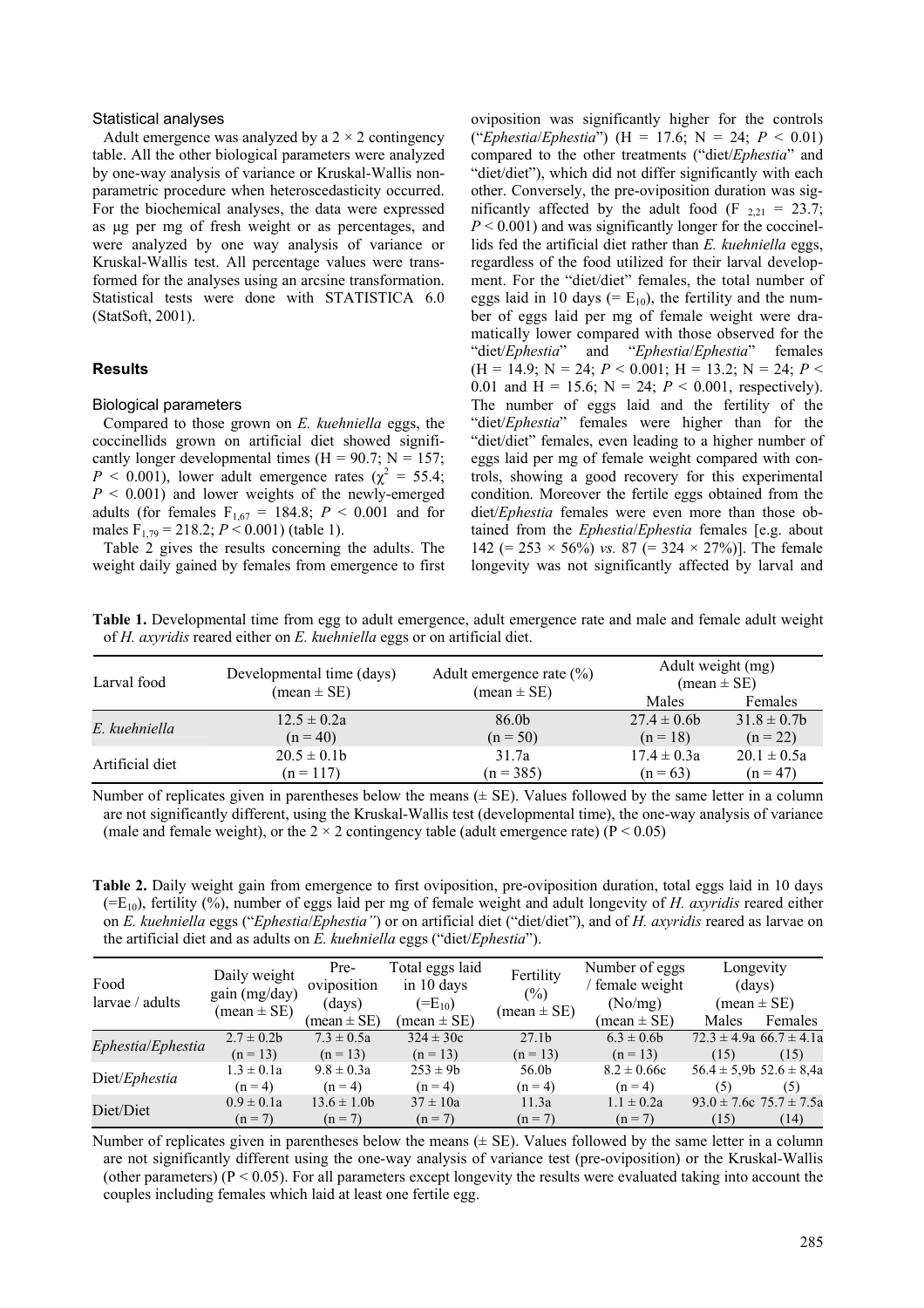adult food (H = 2.7; N = 34;  $P = 0.3$ ), whereas the "diet/diet" males lived significantly longer  $(H = 9.1; N)$ = 35; *P* < 0.05) than the "*Ephestia*/*Ephestia*" and the "diet/*Ephestia*" males. The latter lived shorter than the controls (table 2).

#### Biochemical parameters

As regards the composition of the two foods tested, the total amount of fatty acids in the artificial diet (mean of 4 independent analyses  $\pm$  SE = 133  $\pm$  11 µg/mg) was significantly higher than that recorded for *E. kuehniella* eggs (mean of 5 independent analyses  $\pm$  SE = 91.4  $\pm$  1.2  $\mu$ g/mg) (H = 6.0; N = 9; P = 0.014). With regard to the pattern of relative fatty acid content, the artificial diet showed significantly lower proportions of C16:0, C16:1 and significantly higher proportions of C18:0 and C18:3n-3. The content of linoleic acid (C18:2n-6) was not significantly different between the diet and *E. kuehniella* eggs (figure 1).

No significant difference ( $F_{1,7} = 5.0$ ; P = 0.06) occurred between the total amount of fatty acids in the control newly emerged females (73.4  $\pm$  3.3 µg/mg) and females supplied with artificial diet in the larval stages  $(62.4 \pm 3.7 \text{ µg/mg})$ . In contrast, the patterns of fatty acids were very different between the newly-emerged females grown on the two food sources, with significantly higher proportions of C18:0 and C18:3n-3, and significantly lower proportions of C16:0, C16:1 and C18:1 for the "artificial diet" group (figure 2).

In the "diet/diet" females at the first oviposition, the

total amount of fatty acids  $(73.0 \pm 7.2 \text{ µg/mg})$  was higher compared with the controls  $(50.4 \pm 4.2 \text{ µg/mg})$  $(F_{1,8} = 7.3; P \le 0.05)$ . The pattern of the relative fatty acid content of the "diet/diet" and the "*Ephestia/Ephestia*" females resembled that observed for the newly-emerged females (figure 3).

# **Discussion**

The liver-based diet including lin-seed oil supported the development of *H. axyridis* from newly hatched larvae to adults as well as adult survival and reproduction. The biological parameters considered to evaluate fitness were however better for the ladybirds fed with *E. kuehniella* eggs. In particular, for the ladybirds fed on the artificial diet as larvae, the pre-imaginal development was longer and the percentage of emerged adults was lower as well as their weight, compared to the coccinellids reared on *E. kuehniella* eggs. Also the biological characteristics of *H. axyridis* adults were significantly affected by the food source as already shown by Specty *et al.* (2003) and Sighinolfi *et al.* (2008). The "diet/diet" females showed a longer pre-oviposition period and oviposited less eggs compared with the controls. The fertility of the eggs laid by the "diet/diet" females was clearly lower compared to the other two treatments. The lower number of eggs laid by adults fed on artificial diet has been observed by several authors for numerous predator insects (Kaliruoto, 1980; Racioppi



**Figure 1.** Relative fatty acid contents of *E. kuehniella* eggs and artificial diet. The mean value of 5 (*E. kuehniella*) or 4 (artificial diet) independent analyses are given together with their confidence intervals. \* Significant difference  $(P < 0.05)$ . Abbreviations for fatty acids: C16:0 = palmitic acid; C16:1 = palmitoleic acid; C18:0 = stearic acid; C18:1 = oleic acid; C18:2n-6 = linoleic acid; C18:3n-3 =  $\alpha$ -linolenic acid.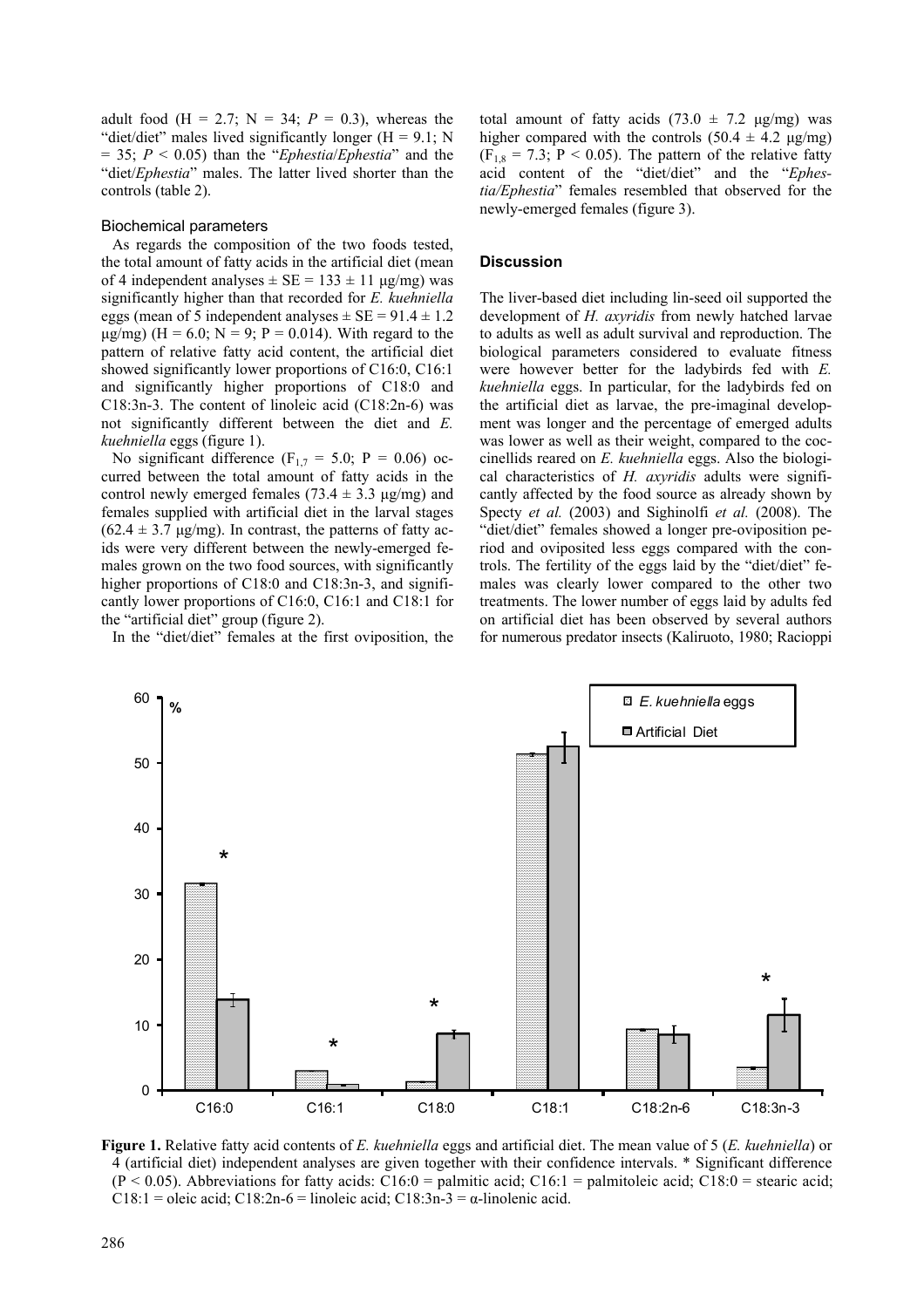

**Figure 2.** Relative fatty acid contents of *Harmonia axyridis* newly-emerged females. Larvae were reared on control (*Ephestia kuehniella*) or on artificial diets (Artificial Diet). The mean value of 6 (*E. kuehniella*) or 4 (Artificial Diet) independent analyses are given together with their confidence intervals.  $*$  Significant difference ( $P < 0.05$ ). See figure 1 for abbreviations of fatty acids.



**Figure 3.** Relative fatty acid contents of *Harmonia axyridis* females at the first oviposition. *H. axyridis* was reared either on *E. kuehniella* eggs ("*Ephestia/Ephestia*") or on artificial diet ("diet/diet").The mean values of 5 independent value analyses are given together with their confidence intervals. \* Significant difference ( $P < 0.05$ ). See figure 1 for abbreviations of fatty acids.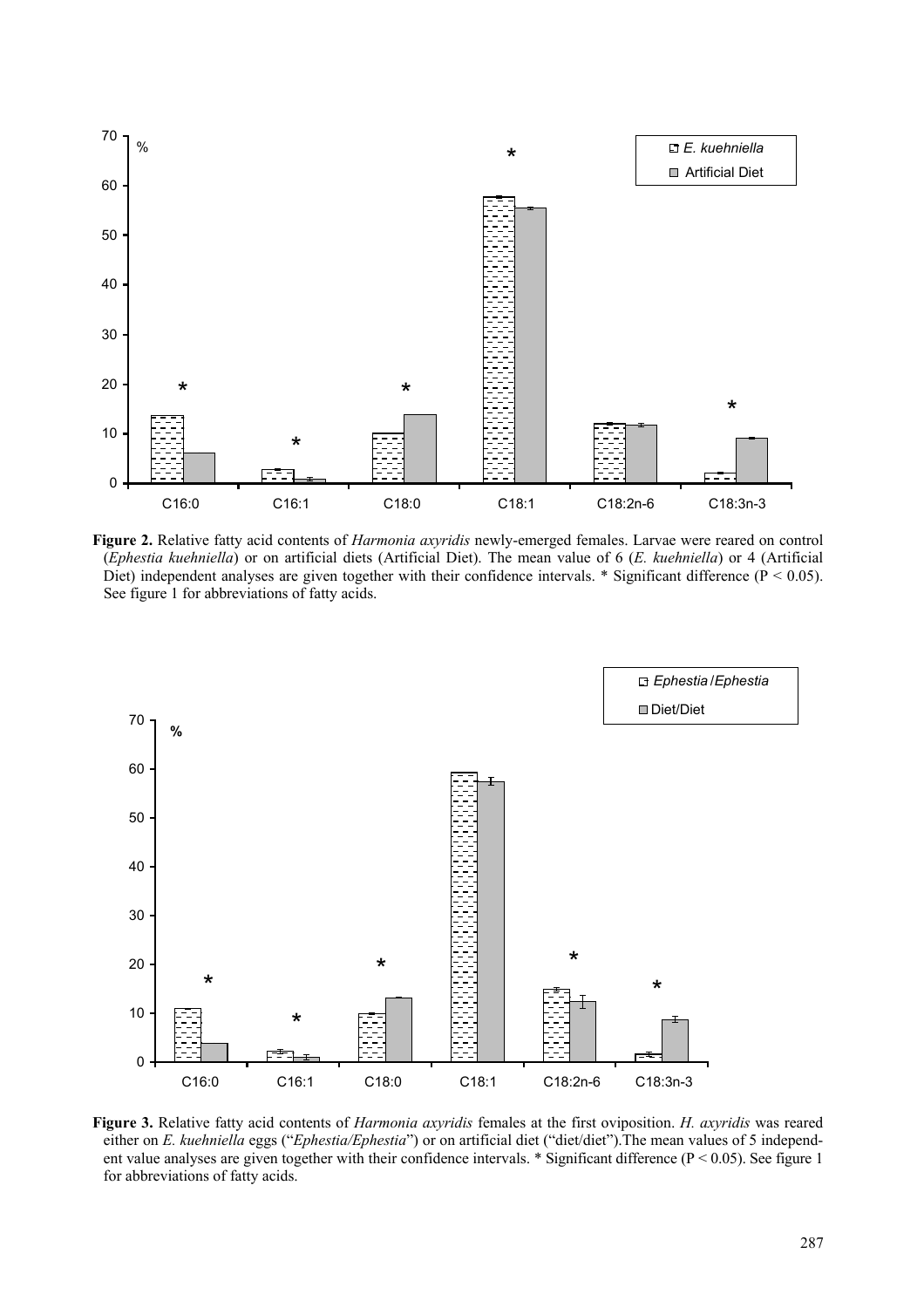*et al.*, 1981; Jalali *et al.*, 2009). However, in the case of the predatory mirid bug *Dicyphus tamaninii* Wagner, the fecundity of females reared on meat-based artificial diets during the nymphal stages has been found to be comparable to that of conventionally reared insects (Zapata *et al.*, 2005).

The female longevity was not significantly affected by larval and adult food, contrary to some heteropteran predators grown on artificial diet (De Clercq *et al.*, 1998; Adams, 2000). The "diet/diet" males even lived significantly longer than the "*Ephestia*/*Ephestia*" and the "diet/*Ephestia*" males.

Similarly to the study conducted by Sighinolfi *et al*. (2008), females fed artificial diet as larvae showed an important fitness recovery when supplied with *E. kuehniella* eggs during their adult life. This was observed for the pre-oviposition period and the number of eggs per mg of female weight, the latter being significantly higher compared to the controls. Both in the present study and in that of Sighinolfi *et al.* (2008), the recovery was however incomplete and differences remained for absolute daily weight gains and the total number of eggs laid in ten days. Otherwise, in the present study the fertile eggs were more for the diet/*Ephestia* females than for the control females. The fertility observed for the control females was however considerably lower in this study compared to the previous one for unknown reasons.

Different studies showed that a correlation exists between weight and individual fitness for insect predators (reared on natural or factitious food), with particular regard to the duration of the pre-oviposition period and the number of eggs laid (Grenier and De Clercq, 2003; Omkar and Strivastava, 2003). Therefore, the incomplete recovery observed in the "diet/*Ephestia*" females may have been linked to the low weight at emergence of these females.

The biochemical analyses of the artificial diet revealed that the content of α-linolenic acid  $(C18:3n-3)$  was higher compared to *E. kuehniella* eggs, whereas the diet developed by Sighinolfi *et al.* (2008), which did not include lin-seed oil, almost completely lacked this compound. Moreover, the content of linoleic acid (C18:2n-6) was clearly lower in the present diet, with a value similar to that of *E. kuehniella* eggs. Nevertheless, the diet contained a significantly higher total amount of fatty acids  $(= 133 \text{ µg/mg})$  than *E. kuehniella* eggs  $(= 91.4 \text{ µg/mg})$ , but there was no difference for total fatty acids between the control newly emerged females and those reared as larvae on the artificial food.

The similarity of lipid composition between parasitoid and host in some species suggests that host lipids may be absorbed with few modifications, especially neutral lipids (Delobel and Pageaux, 1981). Specty *et al*. (2003) established that the fatty acid composition of *H. axyridis* larvae copies the pattern of their prey (either *E. kuehniella* eggs or pea aphids). In the same way, as observed with the herbivore heteropteran *Lygus hesperus* (Knight) (Cohen, 1990), the composition in fatty acids of *H. axyridis* newly-emerged females reflected the composition of the diet. In fact, these females showed an even higher concentration of α-linolenic acid (C18:3n-3) compared to control females. On the contrary, the females obtained from larvae fed on the diet developed by Sighinolfi *et al*. (2008) completely lacked this fatty acid. In *D. tamaninii* reared on a meat-based artificial diet (Iriarte and Castane, 2001), Zapata *et al.* (2005) used a reformulated diet with new sources of proteins and lipids, leading to improvement of the biochemical content (including total fatty acids and fatty acid profile), as well as of some biological parameters of the mirid bugs produced. Conversely, in our study, the biological parameters of *H. axyridis* reared on the diet were worse than those of the coccinellids fed on *E. kuehniella* eggs. In particular, despite the presence of C18:3n-3 (in the diet and in the newly-emerged females), the number of eggs laid by the diet-reared *H. axyridis* females was considerably lower compared to controls*.* Contrary to our expectations, therefore, the correction of the diet imbalance concerning C18:3n-3, found in the trials of Sighinolfi *et al.* (2008), did not improve either oviposition or other quality parameters of the diet-fed coccinellids. A possible explanation is that the fatty acid content only reflects passive fatty acid storage in the artificial diet-reared coccinellids. A difference in biochemical conversion during the pupal stage between the coccinellids fed the two foods may be hypothesized. It may be interesting to perform analyses of fatty acids in neutral lipids and phospholipids, besides total ones, in order to deep our knowledge on this aspect. According to Grenier and De Clercq (2003) the composition of key components in living organisms might be a good criterion for estimating the quality of artificially reared predators and parasitoids. The biochemical analyses of insects grown on deficient diet may suggest improvements by modification of some components, possibly leading to better results with the new diet. Nevertheless, it is necessary to be careful, and verify that biochemical but also biological parameters would be improved. Future research will be aimed at finding correlations between biochemical and biological parameters, so as to facilitate both the improvement of the artificial diet for *H. axyridis* and the assessment of its overall quality, because it is maybe faster to evaluate biochemical than biological characteristics. This approach could be also applied for other coccinellids or other insect predators to be used as biocontrol agents, which could be conveniently maintained on an artificial diet at least for part of their life cycle, to reduce production costs or in case of shortage of preys or alternative foods, such as *E. kuehniella* eggs.

The maintenance of *H. axyridis* on artificial diets may also facilitate the management of colonies of parasitoids of this ladybug. The study of the biology of these beneficial insects [including *Dinocampus coccinellae*  (Schrank)] may be of interest in the view of investigating their potential as control agents of *H. axyridis*, which is sometimes considered as an invasive insect in the countries of introduction (Berkvens *et al.*, 2010; Francati, 2013).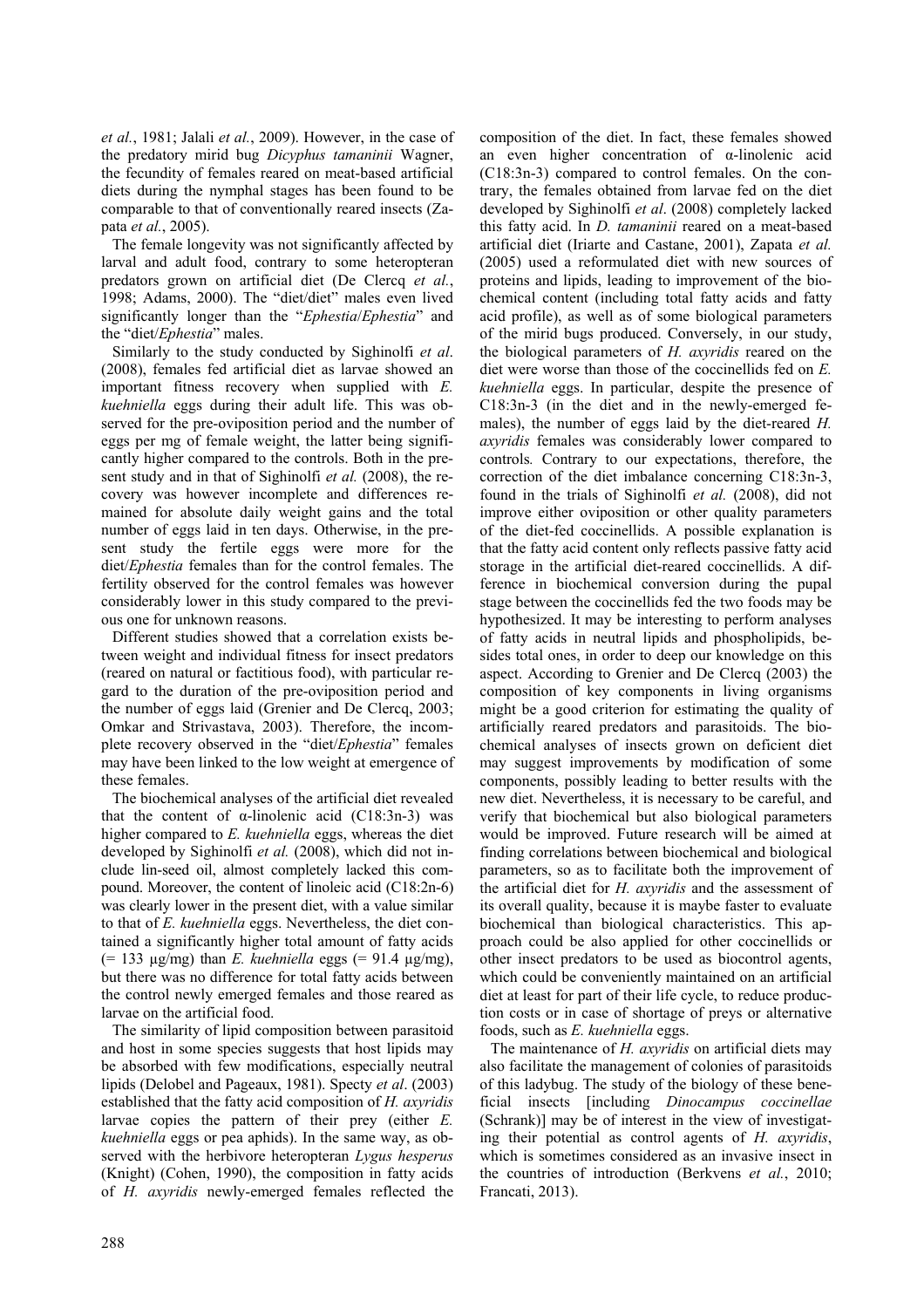#### **Acknowledgements**

This research was partially funded by the Italian Ministry of Education and Research (PRIN Project 2010- 2011: "Insects and globalization: sustainable control of exotic species in agro-forestry ecosystems" GEISCA). The *Alma Mater Studiorum* Università di Bologna supported Luca Sighinolfi's stage at INSA-Lyon, Université de Lyon, INRA via the funds of the Ph.D program and the "Marco Polo" project.

## **References**

- ADAMS T. S., 2000.- Effect of diet and mating status on ovarian development in a predaceous stink bug *Perillus bioculatus* (Hemiptera: Pentatomidae).- *Annals of the Entomological Society of America*, 93: 1288-1293.
- ALHMEDI A., HAUBRUGE E., FRANCIS F., 2010.- Intraguild interactions implicating invasive species: *Harmonia axyridis*  as a model species.- *Biotechnology, Agronomy, Society and Environment*, 14: 187-201.
- BERKVENS H., BONTE J., BERKVENS D., DEFORCE K., TIRRY L., DE CLERCQ P., 2008.- Pollen as an alternative food for *Harmonia axyridis*.- *BioControl*, 5: 201-210.
- BERKVENS N., MOENS J., BERKVENS D., SAMIH M. A., TIRRY L., DE CLERCQ P., 2010.- *Dinocampus coccinellae* as a parasitoid of the invasive ladybird *Harmonia axyridis* in Europe.- *Biological control*, 53: 92-99.
- BURGIO G., SANTI F., MAINI S., 2002.- On intra-guild predation and cannibalism in *Harmonia axyridis* (Pallas) and *Adalia bipunctata* L. (Coleoptera:Coccinellidae).- *Biological Control*, 24: 110-116.
- CANAVOSO L. E., JOUNI Z. E., KARNAS K. J., PENNINGTON J. E., WELLS M. A., 2001.- Fat metabolism in insects.- *Annual Review of Nutrition*, 21: 23-46.
- CHEN J., QIN Q. J., LIU S., YE Y. Z., 2012.- Effect of six diets on development and fecundity of *Harmonia axyridis* (Pallas) (Coleoptera: Coccinellidae).- *African Entomology*, 20: 85- 90.
- CHOO W. S., BIRCH J., DUFOUR J. P., 2007.- Physicochemical and quality characteristics of cold-pressed flaxseed oils.- *Journal of Food Composition and Analysis*, 20: 202-211.
- COHEN A. C., 1990.- Fatty acid distribution as related to adult age, sex and diet in the phytophagous heteropteran, *Lygus hesperus*.- *Journal of Entomological Science*, 25: 75-84.
- COHEN A.C., 2004.- *Insect diets, science and technology*.- CRC Press, New York, USA.
- DADD R. H., 1985.- Nutrition: organisms, pp. 313-390. In: *Comprehensive insect physiology biochemistry and pharmacology*. *Vol. 4*. *Regulation: digestion, nutrition, excretion* (KERKUT G. A., GILBERT G. I., Eds).- Pergamon Press, Oxford, UK.
- DE CLERCQ P., MERLEVEDE F., TIRRY L., 1998.- Unnatural prey and artificial diets for rearing *Podisus maculiventris* (Heteroptera: Pentatomidae).- *Biological Control*, 12: 137-142.
- DE CLERCQ P., MASON P., BABENDREIER D., 2011.- Benefits and risks of exotic biological control agents.- *BioControl*,  $48.39 - 45$
- DELOBEL B., PAGEAUX J. F., 1981.- Influence de l'alimentation sur la composition en acides gras totaux des Diptères Tachinaires.- *Entomologia Experimentalis et Applicata*, 29: 281-288.
- DONG H., ELLINGTON J. J., REMMENGA M. D., 2001.- An artificial diet for the lady beetle *Harmonia axyridis* Pallas (Coleoptera: Coccinellidae).- *Southwestern Entomologist*, 26: 205-213.
- EARLE N. W., SLATTEN B., BURKS M. L. J., 1967.- Essential fatty acids in the diet of the boll weevil, *Anthonomus grandis* Boheman (Coleoptera: Curculionidae).- *Journal of Insect Physiology*, 13: 187-200.
- EVANS E. W., STEVENSON A. T., RICHARDS D. R., 1999.- Essential versus alternative foods of insect predators: benefits of a mixed diet.- *Oecologia*, 121: 107-112.
- FERRAN A., GIUGE L., TOURNAIRE R., GAMBIER J., FOURNIER D., 1998.- An artificial non-flying mutation to improve the efficiency of the ladybird *Harmonia axyridis* in biological control of aphids.- *BioControl*, 43: 53-64.
- FOLCH J., LEES M., SLOANE-STANLEY G. H., 1957.- A simple method for the isolation and purification of total lipids from animal tissues.- *Journal of Biological Chemistry*, 226: 497- 509.
- FRANCATI S., 2013.- New associations between native parasitoids and exotic insects introduced in Italy and in Europe. 92 pp., *PhD Thesis in Agricultural Entomology*, *Alma Mater Studiorum* University of Bologna, Italy.
- GRENIER S., DE CLERCQ P., 2003.- Comparison of artificially vs. naturally reared natural enemies and their potential for use in biological control, pp. 115-132. In: *Quality control and production of biological control agents: Theory and testing procedures* (VAN LENTEREN J. C., Ed.).- CABI Publishing, Cambridge, UK.
- IRIARTE J., CASTANE C., 2001.- Artificial rearing of *Dicyphus tamaninii* Wagner (Heteroptera Miridae) on a meat-based diet.- *Biological Control*, 22: 98-102.
- JALALI M. A., TIRRY L., DE CLERCQ P., 2009.- Food consumption and immature growth of *Adalia bipunctata* (Coleoptera: Coccinellidae) on a natural prey and a factitious food.- *European Journal of Entomology*, 106: 193-198.
- KALIRUOTO K. T., 1980.- Survival and fecundity of *Adalia bipunctata* (Coleoptera: Coccinellidae) and some other predatory insect species on an artificial diet and a natural prey.- *Annales Entomologici Fennici*, 46: 101-104.
- KENIS M, ROY H. E., ZINDEL R., MAJERUS M. E. N., 2008.- Current and potential management strategies against *Harmonia axyridis*.- *BioControl*, 53: 235-252.
- KOCHHAR S. P., 2011.- Minor and speciality oils, pp. 291-342. In: *Vegetable oils in food technology: composition, properties and uses*, 2nd edition (Gunstone F., Ed.).- Wiley-Blackwell, Chichester, UK.
- MATSUKA M., OKADA I., 1975.- Nutritional studies of an aphidophagous coccinellid, *Harmonia axyridis*. 1. Examination of artificial diets for the larval growth with special reference to drone honeybee powder.- *Bulletin of the Faculty of Agriculture, Tamagawa University*, 15: 1-9.
- MICHAUD J. P., JYOTI J. L., 2008.- Dietary complementation across life stages in the polyphagous lady beetle *Coleomegilla maculata*.- *Entomologia Experimentalis et Applicata*, 126: 40-45.
- NIIJIMA K., MATSUKA M., OKADA I., 1986.- Artificial diets for an aphidophagous coccinellid, *Harmonia axyridis*, and its nutrition, pp. 37-50. In: *Ecology of aphidophaga* (HODEK I., Ed.).- Academia, Prague & Dr Junk W, Dordrecht.
- OBRYCKI J. J., KRING T. J., 1998.- Predaceous Coccinellidae in biological control.- *Annual Review of Entomology*, 43: 295- 321.
- OMKAR, STRIVASTAVA S., 2003.- Influence of six aphid prey species on development and reproduction of a ladybird beetle, *Coccinella septempunctata*.- *BioControl*, 48: 379-393.
- QIN Q. L., WANG H. T., CHEN X. Z., ZHENG J. F., MIAO L., ZHANG H., LI X., ZHANG J. H., 2011.- A pilot-scale plant being established to produce the multicolored Asian beetle based on the larvae on beet armyworm as a diet, p. 63. In: *Proceedings of international symposium on mass production and commercialization of arthropod biological control agents (ISMC)*, Beijing, China.